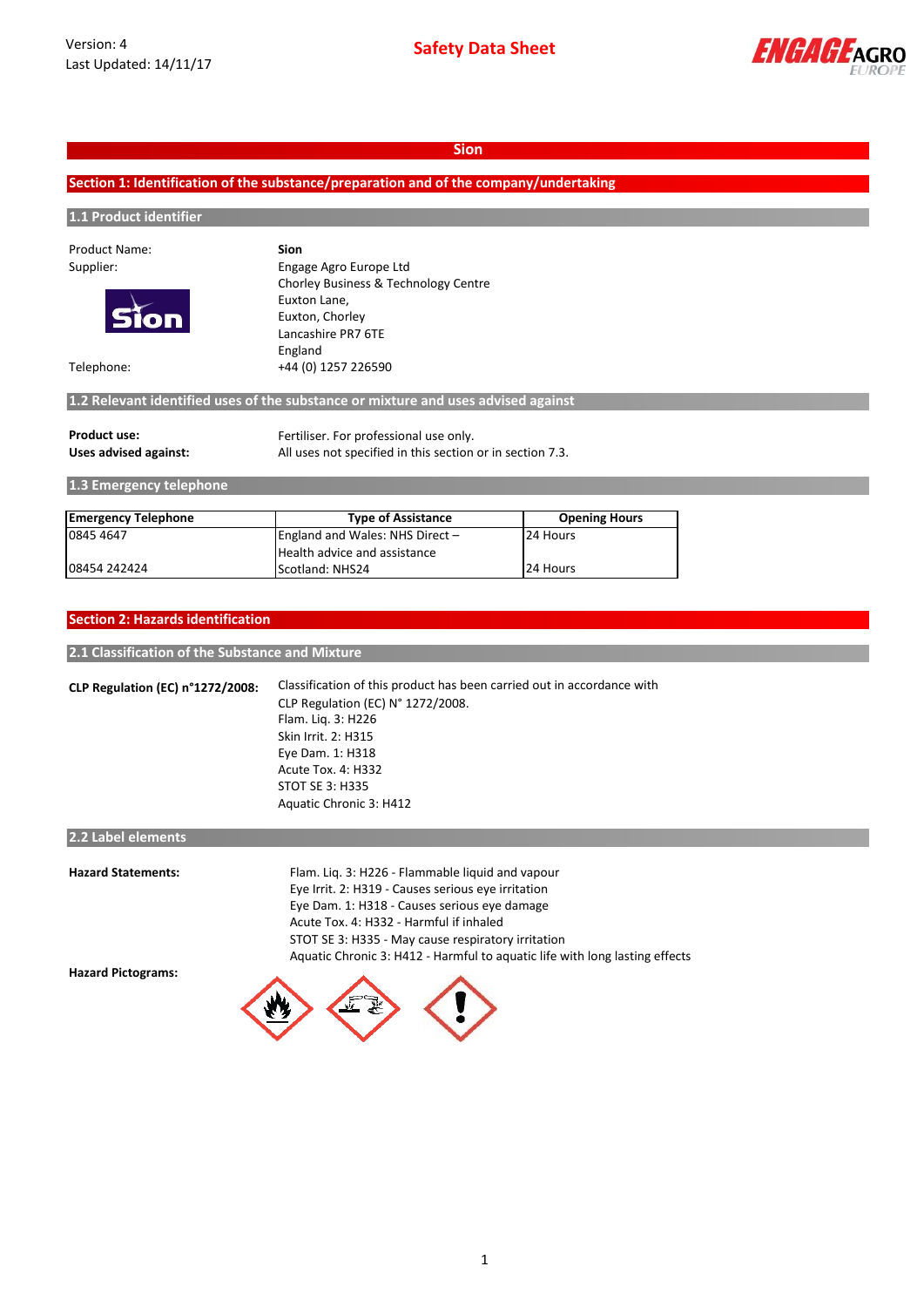Version: 4 Last Updated: 14/11/17



|                                 | <b>Sion</b>                                                                                       |
|---------------------------------|---------------------------------------------------------------------------------------------------|
|                                 |                                                                                                   |
| <b>Signal Words:</b>            | Danger                                                                                            |
| <b>Precautionary Statement:</b> | P210 - Keep away from heat, hot surfaces, sparks, open flames and other ignition sources. No      |
| <b>Prevention</b>               | smoking                                                                                           |
|                                 | P233 - Keep container tightly closed                                                              |
|                                 | P242 - Use only non-sparking tools                                                                |
|                                 | P243 - Take precautionary measures against static discharge                                       |
|                                 | P261 - Avoid breathing dust/fume/gas/mist/vapours/spray                                           |
|                                 | P264 - Wash hands and other contacted skin thoroughly after handling                              |
|                                 | P271 - Use only outdoors in a well ventilated area                                                |
|                                 | P280 - Wear Protective gloves/protective clothing/eye protection/face protection                  |
| <b>Precautionary Statement:</b> | P302+P352 - IF ON SKIN: Wash with plenty of water.                                                |
| Response                        | P303+P361+P338 - IF ON SKIN (or hair): Take off immediately all contaminated clothing. Rinse skin |
|                                 | with water/shower.                                                                                |
|                                 | P304+P340 - IF INHALED: Remove person to fresh air and keep comfortable for breathing.            |
|                                 | P305+P351+P338 - IF IN EYES: Rinse cautiously with water for several minutes. Remove contact      |
|                                 | lenses, if present and easy to do. Continue rinsing.                                              |
|                                 | P310 - Immediately call a POISON CENTRE/doctor if you feel unwell.                                |
|                                 | P321 - Specific treatment (see % on this label).                                                  |
|                                 | P332+P313 - If skin irritation occurs: Get medical advice/attention.                              |
|                                 | P370+P378 - In case of fire: Use carbon dioxide or foam to extinguish.                            |
| <b>Precautionary Statement:</b> | P403+P233 - Store in a well-ventilated place. Keep container tightly closed.                      |
| <b>Storage</b>                  | P403+P235 - Store in a well-ventilated place. Keep cool.                                          |
|                                 | P405 - Store locked up.                                                                           |
| <b>Precautionary Statement:</b> | P501 - Dispose of contents/container to an approved waste contractor.                             |
| <b>Disposal</b>                 |                                                                                                   |
| 2.3 Other Hazards               |                                                                                                   |

**Other Hazards PBT** not identified as a PBT substance

### **Section 3: Composition/information on ingredients**

# **3.1 Mixtures**

# **In accordance with Annex II of Regulation (EC) n°1907/2006**

| <b>Identification</b>        | Chemical name/Classification                  |                                    | Concentration |
|------------------------------|-----------------------------------------------|------------------------------------|---------------|
| CAS: 78-10-4                 | Tetraethyl silicate (Tetraethylacetate)       |                                    |               |
| EC: 201-083-8                | <b>Regulation 1272/2008</b>                   | Regulation 67/548/EEC / 1999/45/EC | 70-80%        |
| Index: 014-005-00-0          | Flam. Liq. 3: H225, Eye Irrit. 2: H319, Acute |                                    |               |
| REACH: 01-2119496195-28      | Tox. 4: H332, STOT SE 3: H335                 |                                    |               |
| Identification               | Chemical name/Classification                  |                                    | Concentration |
| CAS: 134180-76-0             | Polyether modified polysiloxane               |                                    |               |
| EC: Non-applicable           | <b>Regulation 1272/2008</b>                   | Regulation 67/548/EEC / 1999/45/EC | 1-10%         |
| Index: Non-applicable        | Acute Tox. 4: H312+H332, Eye Irrit. 2: H319,  |                                    |               |
| <b>REACH: Non-applicable</b> | Aquatic Chronic 2: H411                       | Xn; R20/21 Xi; R38-41 N; R51/53    |               |
| <b>Identification</b>        | Chemical name/Classification                  |                                    | Concentration |
| CAS: 68131-40-8              | Alkyloxypolyethyleneoxyethanol                |                                    |               |
| EC: Non applicable           | <b>Regulation 1272/2008</b>                   | Regulation 67/548/EEC / 1999/45/EC | 10-20%        |
| Index: Non-applicable        | Acute Tox. 4: H302, Skin Irrit. 2: H316, Eye  |                                    |               |
| <b>REACH: Non-applicable</b> | Dam. 1: H318, Acute Tox. 4: H332              | Xn; R22 Xi; R41                    |               |
| Identification               | Chemical name/Classification                  |                                    | Concentration |
| CAS: 11099-06-2              | Ethylpolysilicate                             |                                    |               |
| EC: 234-324-0                | <b>Regulation 1272/2008</b>                   | Regulation 67/548/EEC / 1999/45/EC | 1-10%         |
| Index: Non-applicable        | Flam. Liq. 3: H226, Eye Irrit. 2: H319, Acute |                                    |               |
| <b>REACH: Non-applicable</b> | Tox. 4: H332, STOT SE 3: H335                 |                                    |               |

Further Information: Product Shelf Life

Recommended shelf life 3 years from date of delivery.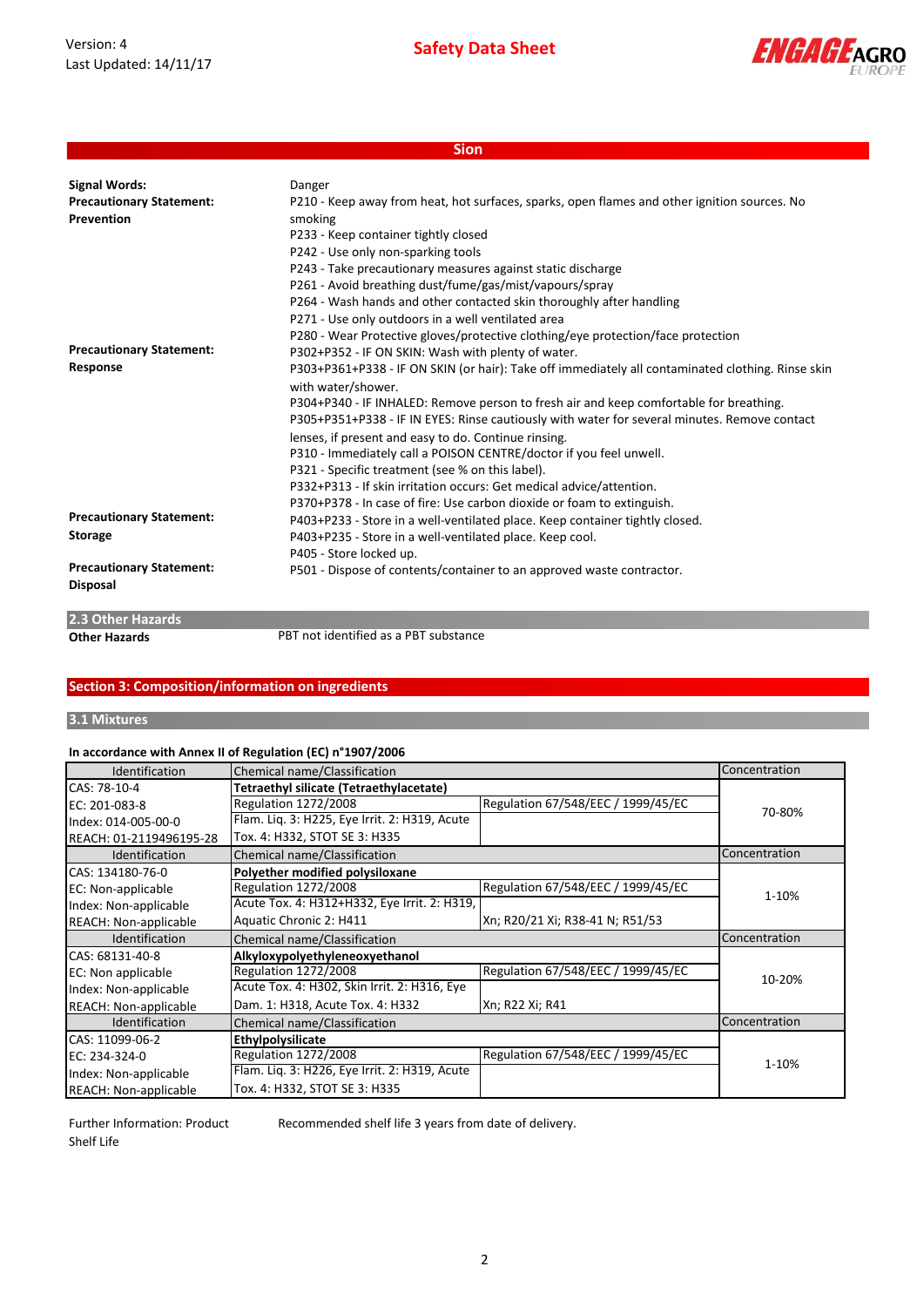

### **Section 4: First aid measures**

**4.1 Description of first aid measures**

The symptoms resulting from intoxication can appear after exposure, therefore, in case of doubt, seek medical attention.

| By inhalation:          | Move the exposed person to fresh air.                                                                                      |
|-------------------------|----------------------------------------------------------------------------------------------------------------------------|
| By skin contact:        | Remove contaminated clothing. Wash with water and soap as a precaution.                                                    |
| By eye contact:         | Rinse immediately with plenty of water. Contact lenses should be removed.                                                  |
| By Ingestion:           | DO NOT INDUCE VOMITING. Rinse mouth thoroughly.                                                                            |
|                         | 4.2 Most Important symptoms and effects, both acute and delayed:                                                           |
| <b>By Inhalation:</b>   | High concentration of vapour in enclosed space may cause irritation, headaches and nausea. Harmful<br>by inhalation.       |
| <b>By Skin Contact:</b> | May cause skin dryness and irritation. Prolonged contact may cause defatting of the skin. Harmful in<br>contact with skin. |
| By Eye contact:         | Harmful. Causes serious eye damage.                                                                                        |
| By Ingestion:           | May cause irritation to mucous membranes. Harmful if swallowed.                                                            |
|                         |                                                                                                                            |

**4.3 Indication of any immediate medical attention and special treatment needed**

TREAT SYMPTOMATICALLY. If you feel unwell, seek medical advice. Show the label where possible. Show this safety data sheet to the doctor in attendance.

| <b>By inhalation:</b>   | Move the exposed person to fresh air. Seek medical attention if irritation or symptoms persist. Show<br>this safety data sheet to the doctor in attendance. |
|-------------------------|-------------------------------------------------------------------------------------------------------------------------------------------------------------|
|                         |                                                                                                                                                             |
| <b>By Skin Contact:</b> | Remove contaminated clothing. Seek medical attention if irritation or symptoms persist.                                                                     |
| <b>By Eye Contact:</b>  | Contact lenses should be removed. Rinse immediately with plenty of water. Seek medical attention if                                                         |
|                         | irritation or symptoms persist.                                                                                                                             |
| <b>By Ingestion:</b>    | If swallowed, seek medical advice immediately and show container or label.                                                                                  |

### **Section 5: Fire-fighting measures**

| 5.1 Extinguishing media                                   |                                                                                                                                                                                                                   |
|-----------------------------------------------------------|-------------------------------------------------------------------------------------------------------------------------------------------------------------------------------------------------------------------|
| <b>Extinguishing media:</b>                               | Flammable liquid. Use extinguishing measures that are appropriate to local circumstances and the<br>surrounding environment.                                                                                      |
| 5.2 Special hazards arising from the substance or mixture |                                                                                                                                                                                                                   |
| <b>Exposure hazards:</b>                                  | Burning produces irritating, toxic and obnoxious fumes.                                                                                                                                                           |
| 5.3 Advice for firefighters                               |                                                                                                                                                                                                                   |
| <b>Advice for fire-fighters:</b>                          | Wear suitable respiratory equipment when necessary.                                                                                                                                                               |
| <b>Additional provisions:</b>                             | In the event of a fire and/or explosion do not breath fumes. Standard procedure for chemical fires.<br>Use extinguishing measures that are appropriate to local circumstances and the surrounding<br>environment. |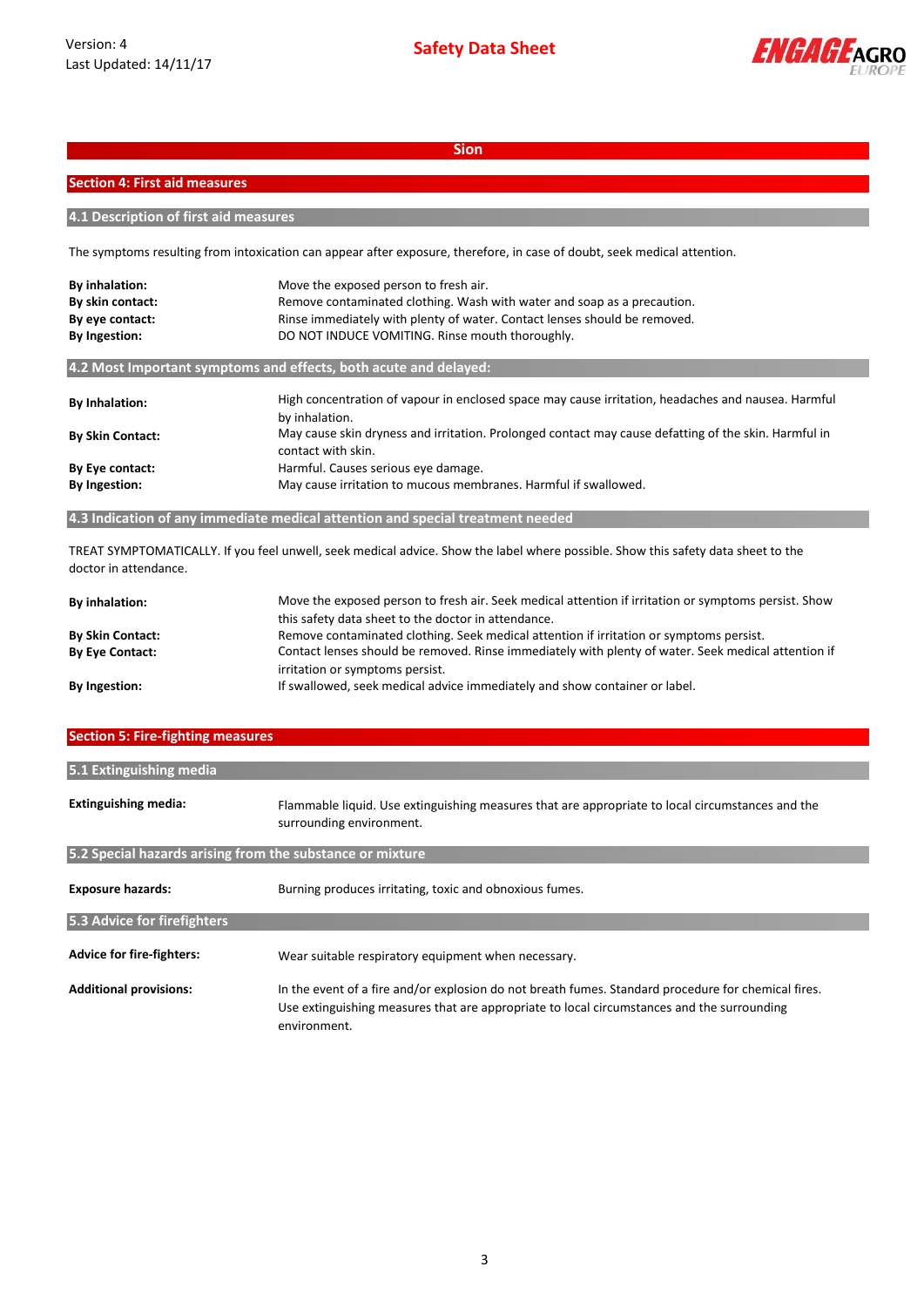

| <b>Sion</b>                                                      |                                                                                                                                                                                                                                                                                                |  |
|------------------------------------------------------------------|------------------------------------------------------------------------------------------------------------------------------------------------------------------------------------------------------------------------------------------------------------------------------------------------|--|
| <b>Section 6: Accidental release measures</b>                    |                                                                                                                                                                                                                                                                                                |  |
|                                                                  | 6.1 Personal precautions, protective equipment and emergency procedures                                                                                                                                                                                                                        |  |
| <b>Personal precautions:</b>                                     | Wear suitable protective equipment. Flammable liquid. Avoid Sparks, flames, heat and sources of<br>ignition.                                                                                                                                                                                   |  |
| <b>6.2 Environmental precautions</b>                             |                                                                                                                                                                                                                                                                                                |  |
| Environmental<br>precautions:                                    | Advise local authorities if large spills cannot be contained.                                                                                                                                                                                                                                  |  |
| 6.3 Methods and material for containment and cleaning up         |                                                                                                                                                                                                                                                                                                |  |
| Clean-up procedures:                                             | Absorb with inert, absorbent material. Sweep up. Transfer to suitable, labelled containers for<br>disposal. Avoid sparks, flames, heat and sources of ignition.                                                                                                                                |  |
| 6.4 Reference to other sections                                  |                                                                                                                                                                                                                                                                                                |  |
| <b>Reference to other sections:</b>                              | See section 2, 7, 8 and 13 for further information.                                                                                                                                                                                                                                            |  |
| <b>Section 7: Handling and storage</b>                           |                                                                                                                                                                                                                                                                                                |  |
| 7.1 Precautions for safe handling                                |                                                                                                                                                                                                                                                                                                |  |
| Precautions for safe handling:                                   | Adopt best manual handling considerations when handling, carrying and dispensing.                                                                                                                                                                                                              |  |
| 7.2 Conditions for safe storage, including any incompatibilities |                                                                                                                                                                                                                                                                                                |  |
| <b>General conditions for storage:</b>                           | Flammable liquid. Avoid sparks, flames, heat and sources of ignition. Avoid storing in direct sunlight.<br>Store in a well ventilated place. Keep cool. Store in original container. Keep container tightly closed.<br>Keep away from combustible material. Keep out of the reach of children. |  |
| 7.3 Specific end use(s)                                          |                                                                                                                                                                                                                                                                                                |  |
| Specific end use(s):                                             | No data is available for this product.                                                                                                                                                                                                                                                         |  |
| <b>Section 8: Exposure controls/personal protection</b>          |                                                                                                                                                                                                                                                                                                |  |
|                                                                  |                                                                                                                                                                                                                                                                                                |  |

**8.1 Control Parameters**

Substances whose occupational exposure limits have to be monitored in the work environment. There are no environmental limits for the substances contained in the product.

**DNEL (Workers):** Non-applicable **DNEL (General population):** Non-applicable<br>**PNEC:** Non-applicable

**PNEC:** Non-applicable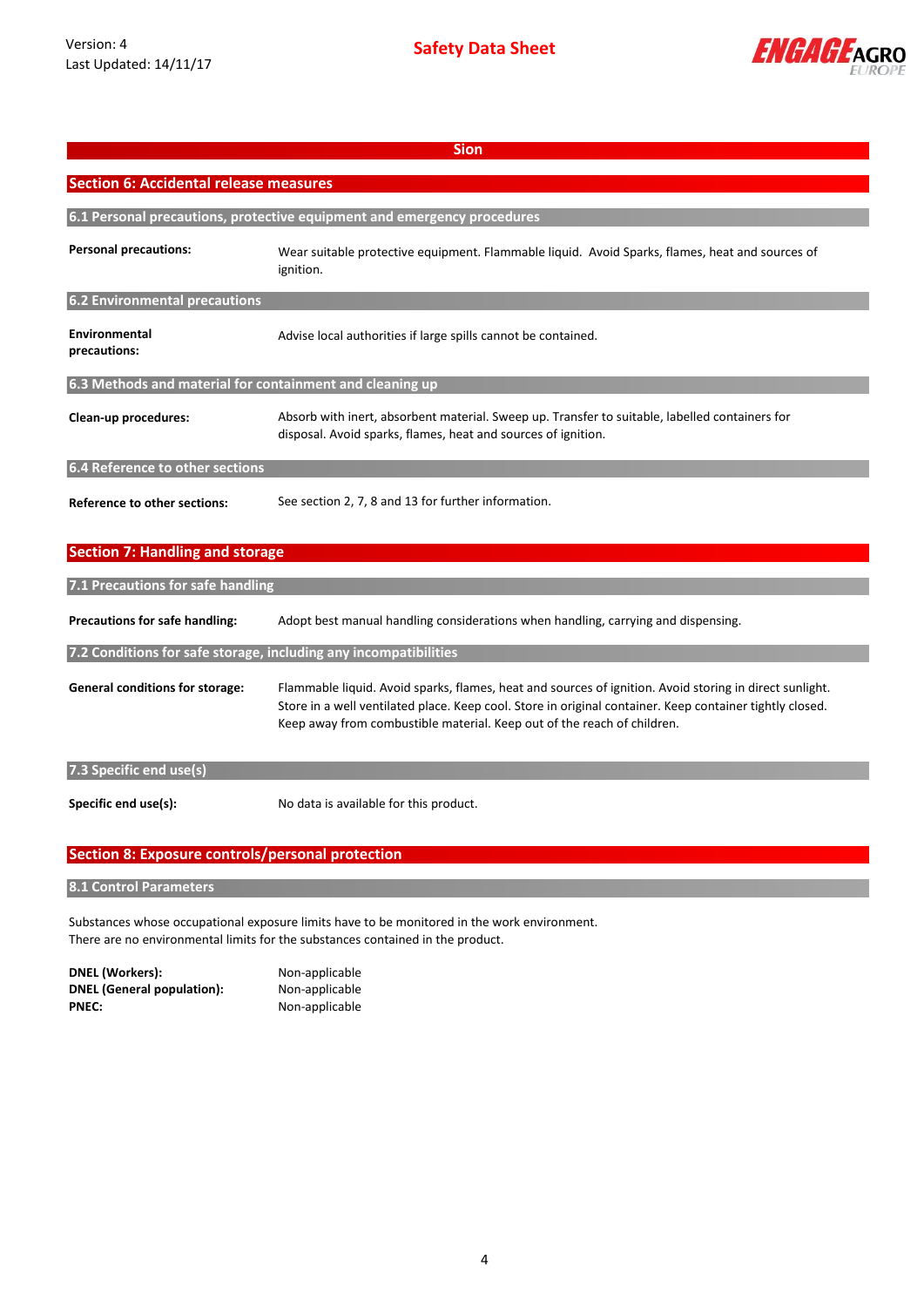

### **8.2 Exposure controls**



### **A - General security and hygiene measures in the work place**

Adopt best Manual Handling considerations when handling, carrying and dispensing. Avoid contact with skin and eyes. Handle in accordance with good industrial hygiene and safety practice. Use appropriate personal protective equipment. Wear suitable protective clothing and eye/face protection.

### **B - Specific Respiratory Protection**

No personal respiratory protective equipment normally required. In case of insufficient ventilation wear suitable respiratory equipment.

#### **C - Specific protection for the hands**

Wear Rubber gloves.

### **D - Ocular and facial protection**

Avoid contact with eyes. If splashes are likely to occur wear safety glasses with side shields.

#### **E - Bodily protection**

Wear suitable protective clothing.

#### **Environmental exposure controls:**

In accordance with the community legislation for the protection of the environment it is recommended to avoid environmental spillage of both the product and its container.

### **Volatile organic compounds**

Non-applicable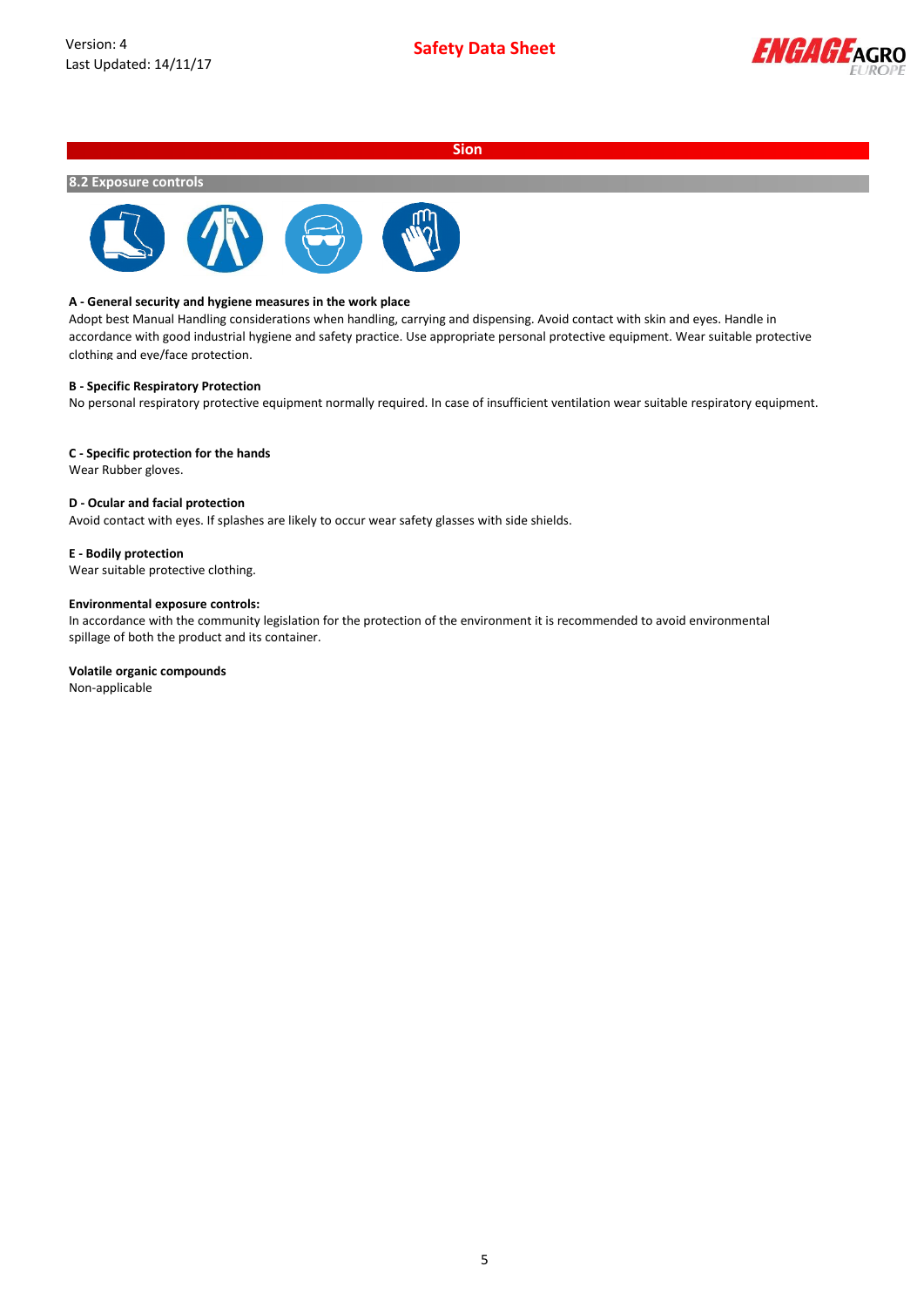

# **Section 9: Physical and chemical properties**

**9.1 Information on basic physical and chemical properties**

| Appearance:                | Liquid                         |
|----------------------------|--------------------------------|
| Colour:                    | Clear                          |
| Odour:                     | Slight                         |
| Odour threshold:           | No data available              |
| pH:                        | No data available              |
| Melting point:             | No data available              |
| Initial boiling point:     | No data available              |
| Flash point:               | $35^{\circ}$ C                 |
| Evaporation rate:          | No data available              |
| Flammability (solid, gas): | No data available              |
| Vapour pressure:           | No data available              |
| Vapour density:            | No data available              |
| Relative density:          | $0.95 - 0.96$ (H2O = 1 @ 20°C) |
| Partition coefficient:     | No data available              |
| Autoignition coefficient:  | No data available              |
| Viscosity:                 | No data available              |
| Explosive properties:      | No data available              |
| Oxidising properties:      | No data available              |
| Solubility:                | Miscible in water              |

### **9.2 Other Information**

| Conductivity:                    | No data available |
|----------------------------------|-------------------|
| Surface tension:                 | No data available |
| Gas group:                       | No data available |
| Benzene content:                 | No data available |
| Lead content:                    | No data available |
| VOC (Volatile organic compounds) | No data available |

# **Section 10: Stability and reactivity**

### **10.1 Reactivity**

**Reactivity:**

Flammable liquid. Stable under normal conditions.

**10.2 Chemical stability**

**Chemical stability:**

Flammable liquid. Stable under normal conditions.

**10.3 Possibility of hazardous reactions**

**Hazardous reactions:**

Oxidising agents. Combustible materials.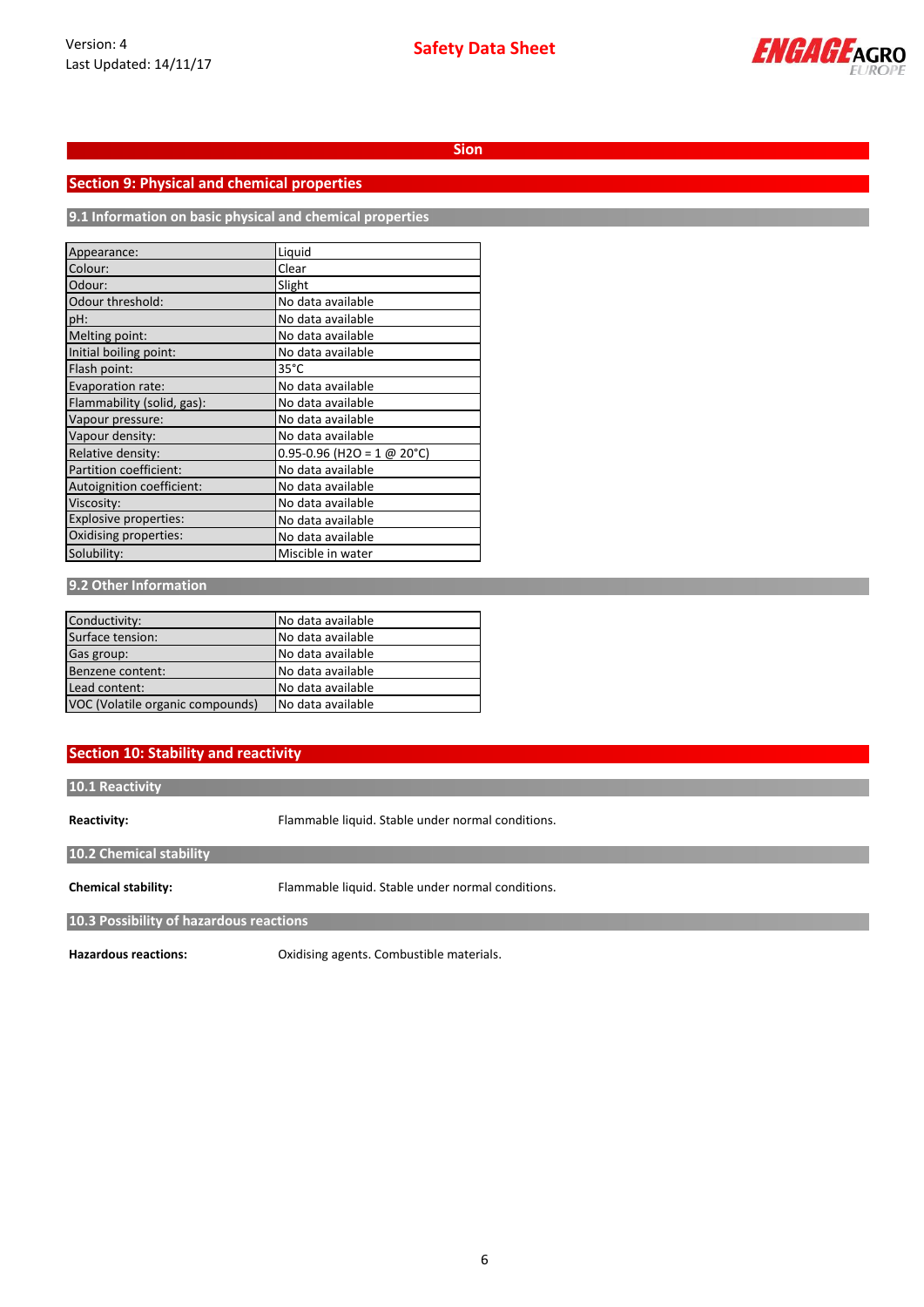

| <b>Sion</b>                                  |                                                                                                                                   |  |
|----------------------------------------------|-----------------------------------------------------------------------------------------------------------------------------------|--|
| 10.4 Conditions to avoid                     |                                                                                                                                   |  |
| <b>Conditions to avoid:</b>                  | Avoid sparks, flames, heat and sources of ignition. Avoid storing in direct sunlight.                                             |  |
| 10.5 Incompatible materials                  |                                                                                                                                   |  |
| Incompatible materials:                      | Oxidising agents                                                                                                                  |  |
| 10.6 Hazardous decomposition products        |                                                                                                                                   |  |
| Haz. Decomposition Products:                 | No hazardous decomposition products when stored and handled correctly. Burning produces<br>irritating, toxic and obnoxious fumes. |  |
| <b>Section 11: Toxicological information</b> |                                                                                                                                   |  |
| 11.1 Information on toxicological effects    |                                                                                                                                   |  |

| Skin corrosion/irritation:<br>Serious eye damage/irritation:<br><b>Respiratory or skin sensitisation:</b> | May cause irritation to skin.<br>Not anticipated under normal conditions of use. Causes serious eye damage.<br>Not anticipated under normal conditions of use. May cause irritation to respiratory system. Causes<br>skin irritation |
|-----------------------------------------------------------------------------------------------------------|--------------------------------------------------------------------------------------------------------------------------------------------------------------------------------------------------------------------------------------|
| Repeated or prolonged exposure:                                                                           | Harmful: danger of serious damage to health by prolonged exposure through inhalation, in contact<br>with skin and if swallowed. Prolonged contact may cause defatting of the skin.                                                   |

# **Section 12: Ecological information**

**12.1 Toxicity**

No data available

**12.2 Persistence and degradability**

Substance biodegrades at a moderate rate and inherently biodegradable according to the OECD guidelines.

**12.3 Bioaccumulative potential**

No data available

**12.4 Mobility in soil**

No data available

**12.5 Results of PBT and vPvB assessment**

No data available

**12.6 Other adverse effects**

No data available

7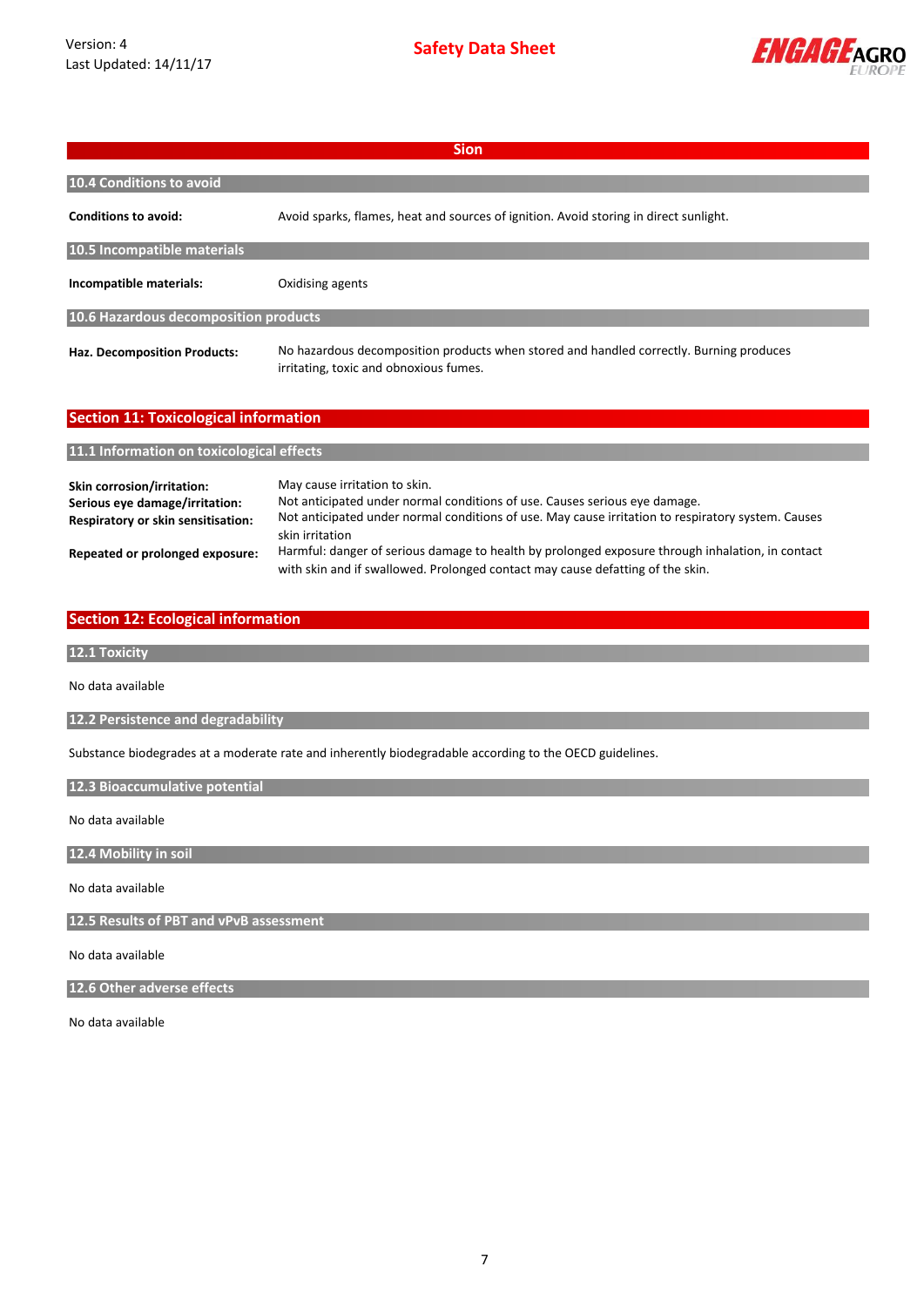

| <b>Sion</b>                                |                                                                                                                 |  |  |  |
|--------------------------------------------|-----------------------------------------------------------------------------------------------------------------|--|--|--|
| <b>Section 13: Disposal considerations</b> |                                                                                                                 |  |  |  |
|                                            |                                                                                                                 |  |  |  |
| 13.1 Waste treatment methods               |                                                                                                                 |  |  |  |
| Waste treatment methods:                   | Dispose of waste and residues in accordance with local authority requirements.                                  |  |  |  |
| Disposal of packaging:                     | Do not reuse empty containers. Dispose of empty container in compliance with local and national<br>regulations. |  |  |  |

# **Section 14: Transport information**



| Transport of dangerous goods by land       |                               | Transport of dangerous goods by sea       |                               |
|--------------------------------------------|-------------------------------|-------------------------------------------|-------------------------------|
| With regard to ADR 2015 and RID 2015:      |                               | With regard to IMDG 37-14                 |                               |
| 14.1 - UN number:                          | <b>UN1993</b>                 | 14.1 - UN number:                         | <b>UN1993</b>                 |
| 14.2 - UN proper shipping name:            | FLAMMABLE LIQUID N.O.S.       | 14.2 - UN proper shipping name:           | <b>FLAMMABLE LIQUID N.O.S</b> |
|                                            | (contains Tetraethyl silicate |                                           | (contains Tetraethyl silicate |
|                                            | solution)                     |                                           | solution)                     |
| 14.3 - Transport hazard class(es):         | ADR/RID:3                     | 14.3 - Transport hazard class(es)         | IMDG: 3                       |
| Labels:                                    | 3                             |                                           | Labels: Non-applicable        |
| 14.4 - Packing group                       | III                           | 14.4 - Packing group                      | III                           |
| 14.5 - Dangerous for the env.:             | No                            | 14.5 - Dangerous for the env.:            | No                            |
| 14.6 - Special precautions for user        |                               | 14.6 - Special precautions for user:      |                               |
| Special regulations: Hazard ID 30          |                               | Special regulations: Non-applicable       |                               |
| Tunnel restriction code: Category D/E      |                               | EmS codes: F-E-S-E                        |                               |
| Physico-Chemical properties: See section 9 |                               | Physico-chemicalproperties: See section 9 |                               |
| Limited Quantities: Non-applicable         |                               | Limited quantities: Non-applicable        |                               |
| 14.7 - Transport in bulk according         |                               | 14.7 - Transport in bulk according to     |                               |
| to Annex II of Marpol and IBC Code:        | Non-applicable                | Annex II of Marpol and IBC code:          | Non-applicable                |
| Transport of dangerous goods by air        |                               |                                           |                               |
| With regard to IATA/ICAO 2015:             |                               |                                           |                               |
| 14.1 - UN number:                          | UN1993                        |                                           |                               |
| 14.2 - UN proper shipping name:            | FLAMMABLE LIQUID N.O.S.       |                                           |                               |
|                                            | (contains Tetraethyl silicate |                                           |                               |
|                                            | solution)                     |                                           |                               |
| 14.3 - Transport hazard class(es):         | Non-applicable                |                                           |                               |
| Labels:                                    | Non-applicable                |                                           |                               |
| 14.4 - Packing group                       | Ш                             |                                           |                               |
| 14.5 - Dangerous for the environment:      | No                            |                                           |                               |
| 14.6 - Special precautions for user        |                               |                                           |                               |
| Physico-Chemical properties: See section 9 |                               |                                           |                               |
| 14.7 - Transport in bulk according         |                               |                                           |                               |
| to Annex II of Marpol and IBC Code:        | Non-applicable                |                                           |                               |
| Packing instruction (Cargo): 366           |                               |                                           |                               |
| Maximum quantity: 220 L                    |                               |                                           |                               |
| Packing instruction (Passenger) 355        |                               |                                           |                               |
| Maximum quantity: 60 L                     |                               |                                           |                               |
|                                            |                               |                                           |                               |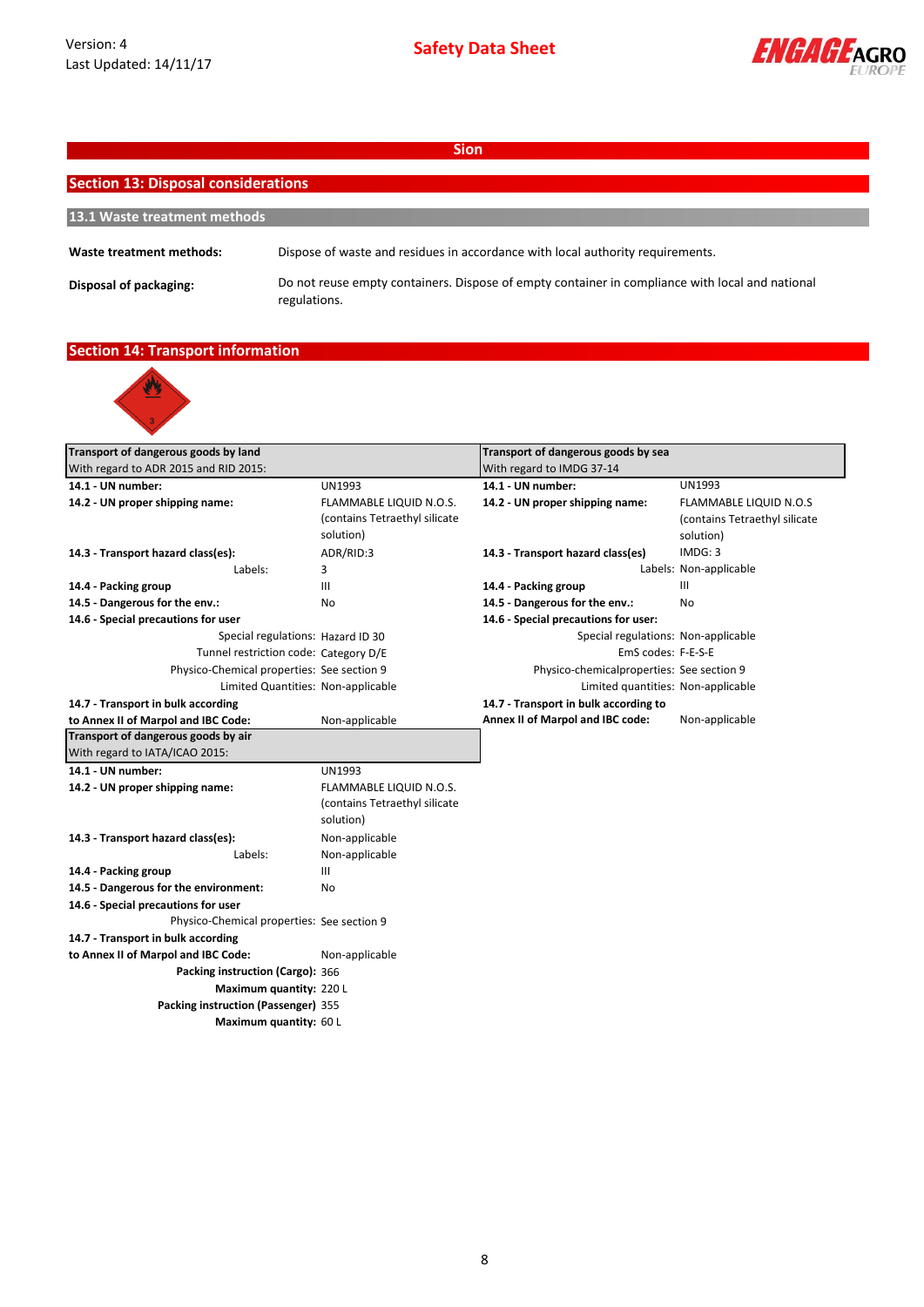

## **Section 15: Regulatory information**

**15.1 Safety, health and environmental regulations/legislation specific for the substance or mixture**

### **Specific regulations:**

REGULATION (EC) No 1907/2006 OF THE EUROPEAN PARLIAMENT AND OF THE COUNCIL of 18 December 2006 concerning the Registration, Evaluation, Authorisation and Restriction of Chemicals (REACH), establishing a European Chemicals Agency, amending Directive 1999/45/EC and repealing Council Regulation (EEC) No 793/93 and Commission Regulation (EC) No 1488/94 as well as Council Directive 76/769/EEC and Commission Directives 91/155/EEC, 93/67/EEC, 93/105/EC and 2000/21/EC.

COMMISSION REGULATION (EU) No 453/2010 of 20 May 2010 amending Regulation (EC) No 1907/2006 of the European Parliament and of the Council on the Registration, Evaluation, Authorisation and Restriction of Chemicals (REACH), establishing a European Chemicals Agency, amending Directive 1999/45/EC and repealing Council Regulation (EEC) No 793/93 and Commission Regulation (EC) No 1488/94 as well as Council Directive 76/769/EEC and Commission Directives 91/155/EEC, 93/67/EEC, 93/105/EC and 2000/21/EC.

### **Limitations to commercialisation and the use of certain dangerous substances and mixtures (Annex XVII REACH):** Non-applicable

### **Specific provisions in terms of protecting people or the environment:**

It is recommended to use the information included in this safety data sheet as data used in a risk evaluation of the local circumstances in order to establish the necessary risk prevention measures for the manipulation, use, storage and disposal of this product

### **Other legislation:**

The product could be affected by sectorial legislation

Regulation (EC) No 2003/2003 of the European Parliament and of the Council of 13 October 2003 relating to fertilisers

**15.2 Chemical Safety Assessment**

**Chemical safety assessment:** No data available